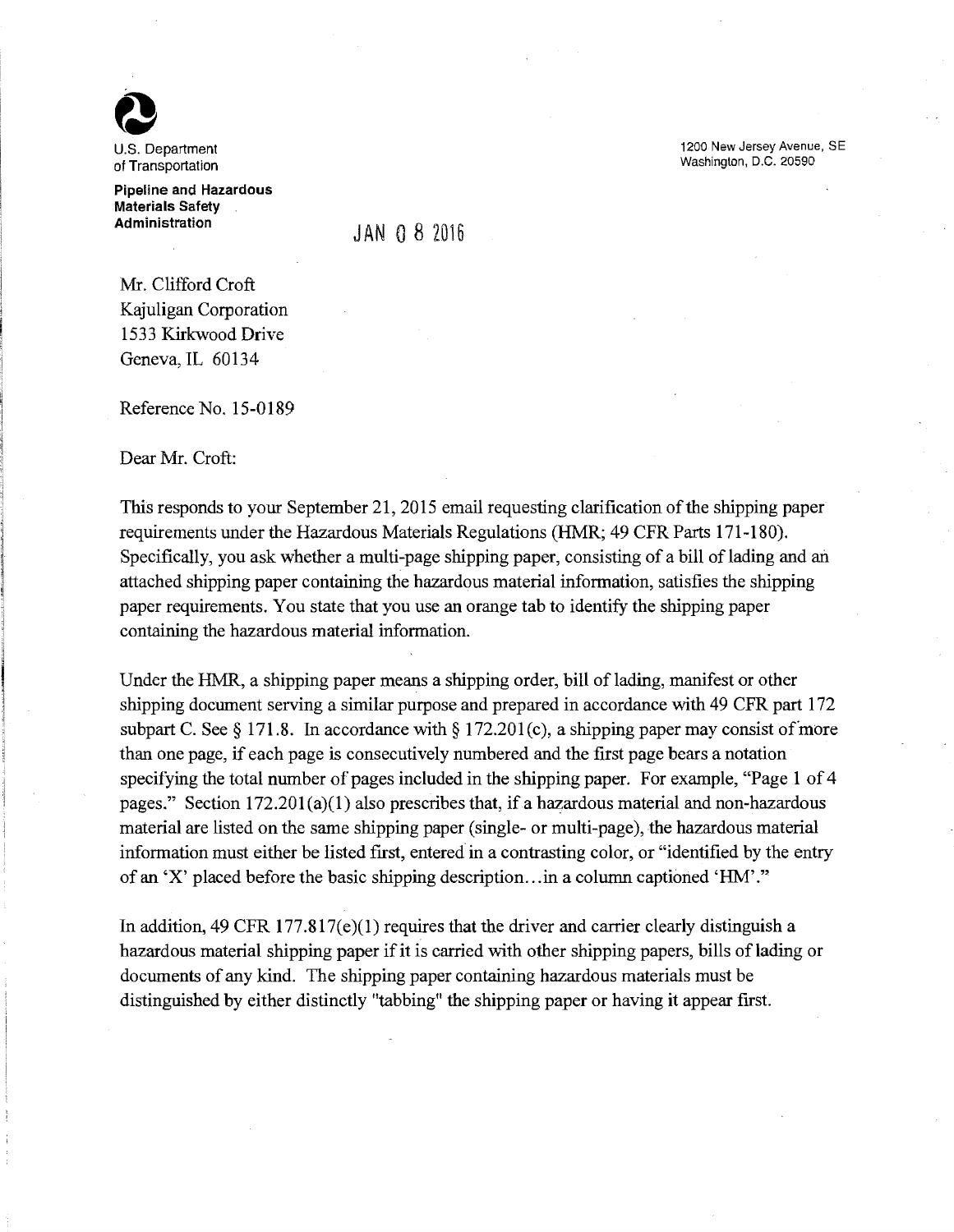It is the opinion of this Office that the multi-page shipping paper you provided satisfies the shipping paper requirements of the HMR.

I hope this satisfies your inquiry. Please feel free to contact us if you have further questions.

Sincerely,

Ducane A. Hype

International Standards Coordinator Standards and Rulemaking Division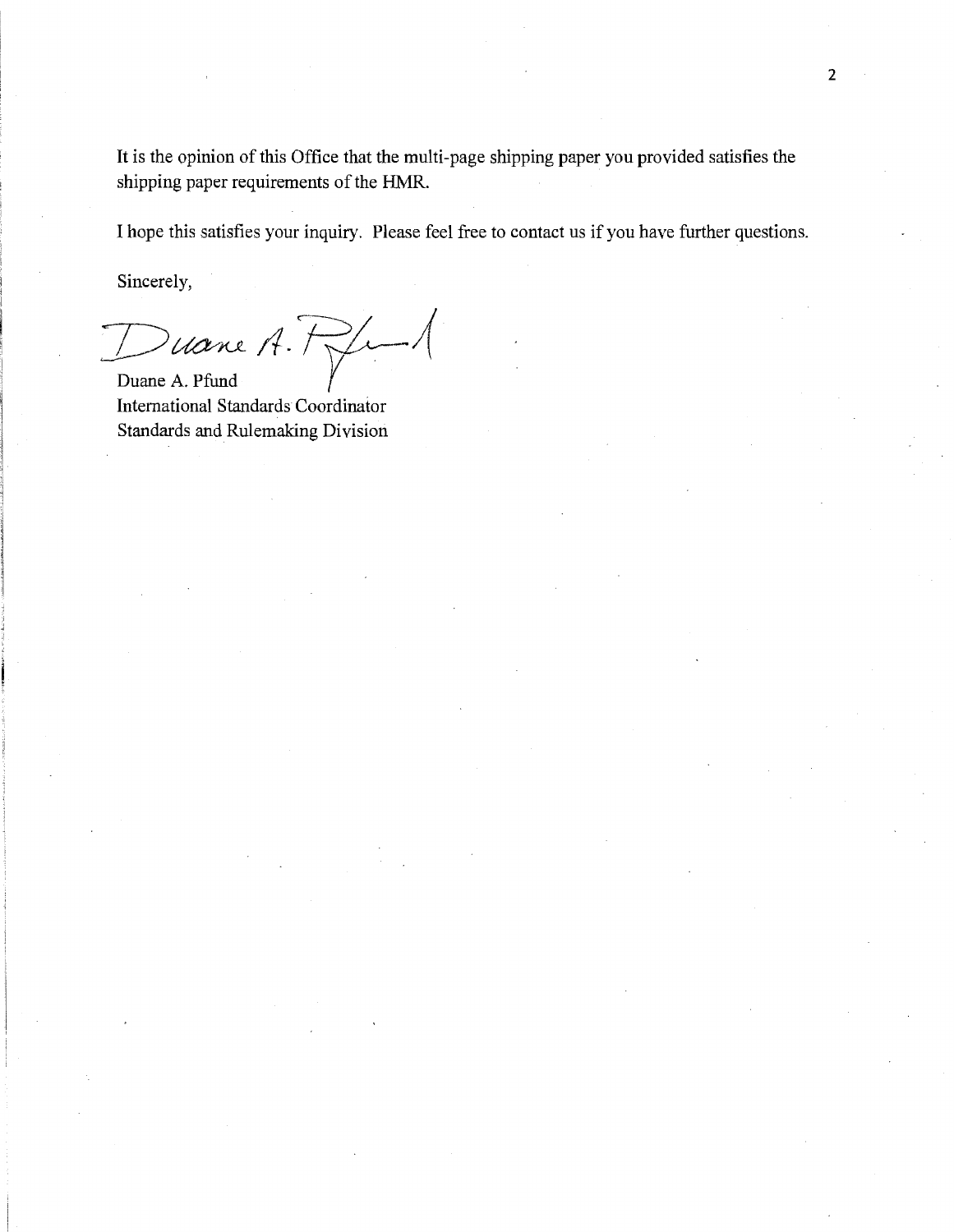# **Dodd, Alice (PHMSA)**

Intonielli<br>172.200<br>Lipping Papers

**From: Sent: To: Subject: Attachments:**  Geller, Shelby CTR (PHMSA) Tuesday, September 22, 2015 4:44 PM Hazmat Interps FW: Letter of interp request BOL with Shipping paper addendum page.pdf

Dear Shante and Alice,

Attached is a request for a formal letter of interpretation. Mr. Croft spoke with Eamonn in the HMIC.

Thanks, Shelby

## **From: Cliff Croft**

**Sent:** Monday, September 21, 2015 4:47 PM **To:** PHMSA HM lnfoCenter **Subject:** Letter of interp request

U.S. DOT PHMSA Office of Hazardous Materials Standards Attn: PHH-10 East Building 1200 New Jersey Avenue, SE. Washington, DC 20590-0001

I would like to request a formal interpretation of the shipping paper requirement in 49CFR 172.200.

When shipping ground by truck using a bill of lading does the bill of lading have to be the shipping paper or could a separate document meeting the requirements of 172.200 attached to the bill of lading satisfy the shipping paper requirements?

If we attach a separate document to the bill of lading to serve as the hazardous material shipping paper and use an orange tab to identify this form as "Hazardous Materials" would it be acceptable for this hazmat addendum page be attached to the backside of the bill of lading?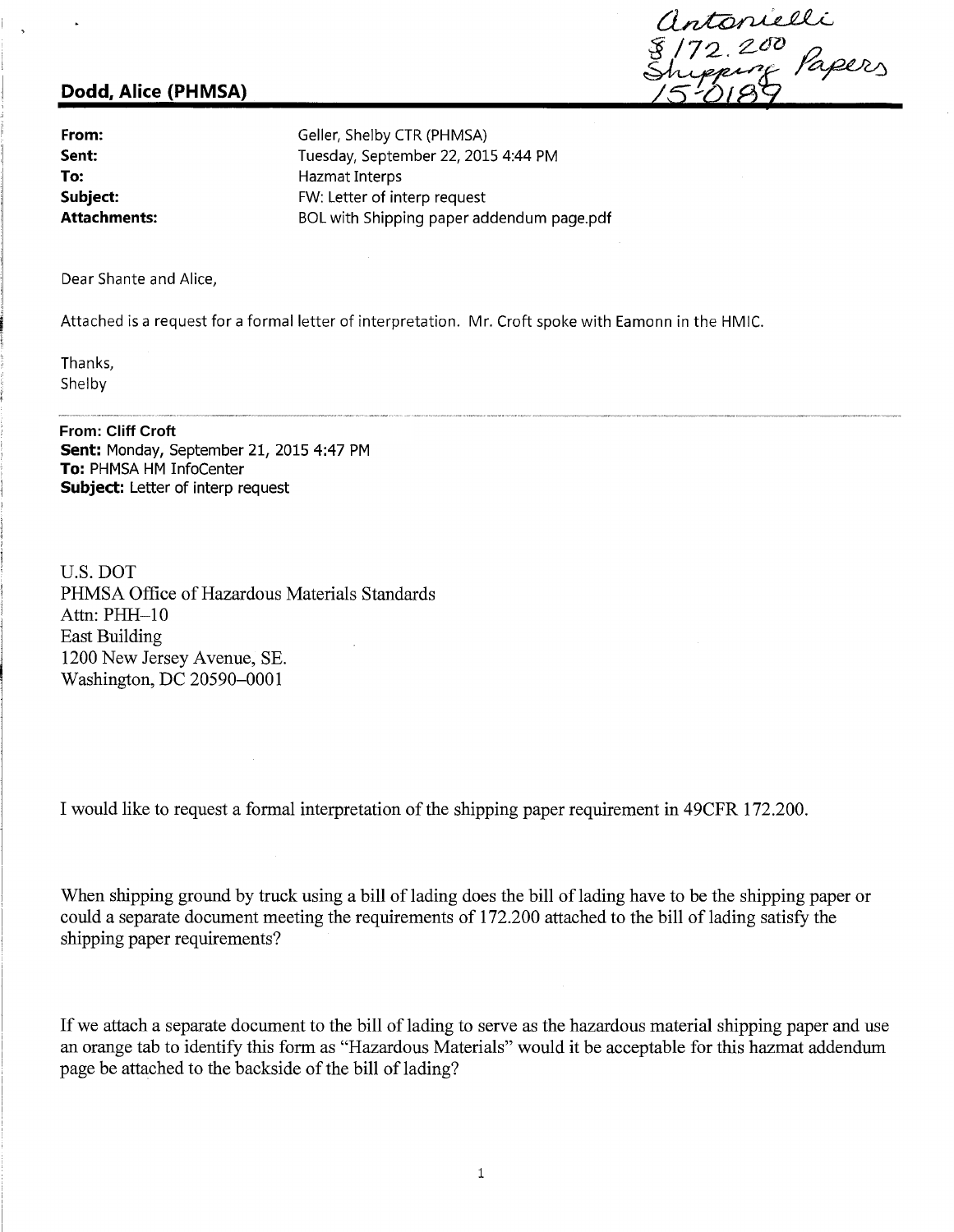Please review the attached documents and verify whether or not it meets all of the requirements to be considered an acceptable shipping paper.

Thank you,

 $\ddot{\phantom{0}}$ 

Clifford Croft

Kajuligan Corp.

 $\ddot{\phantom{0}}$ 

1533 Kirkwood Dr

Geneva, IL 60134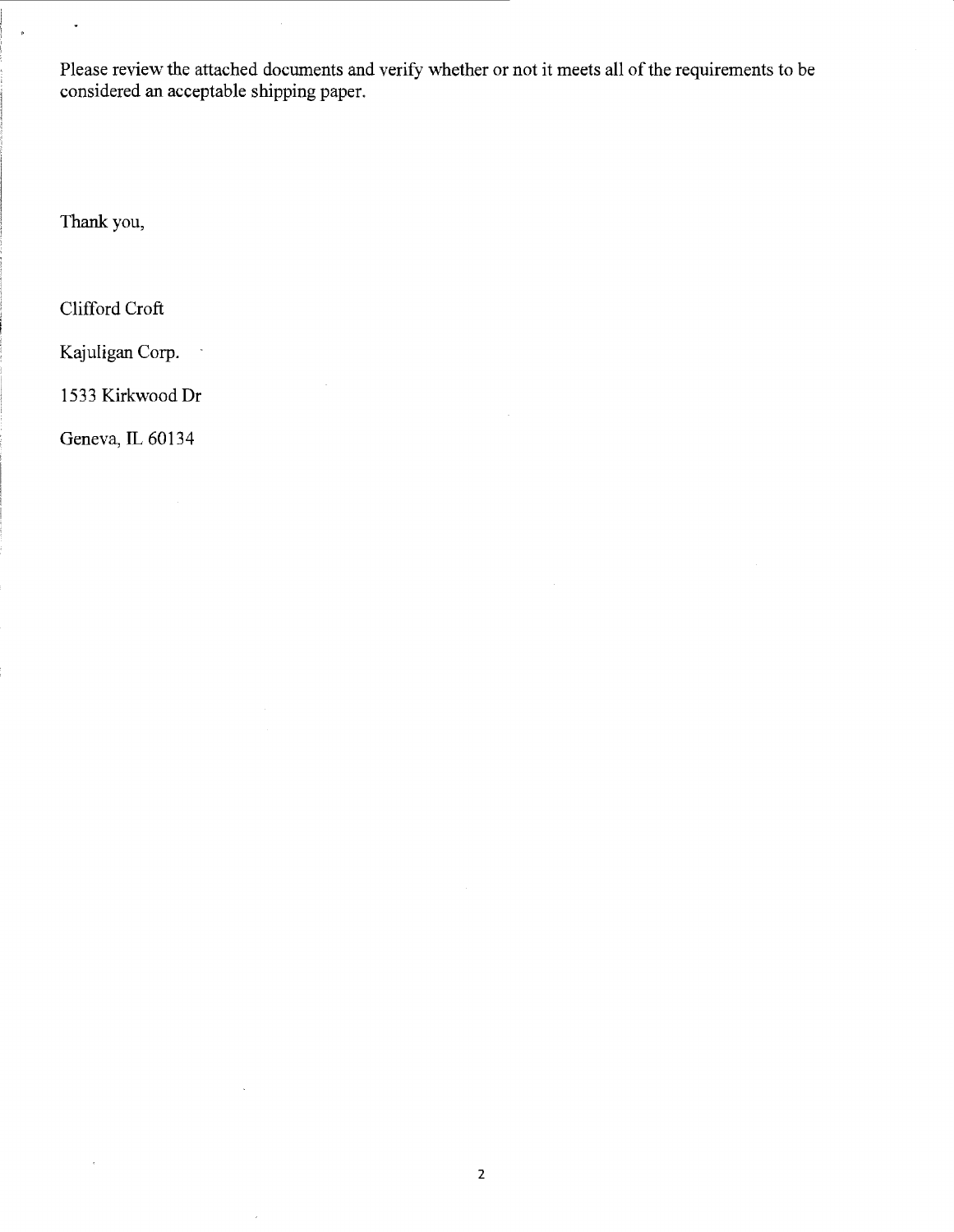| Date:                                                                                                                                        |             |                              |                                                                                                                                                                                                                                       |                      |                                                                                                                                                                                      |                       | <b>BILL OF LADING</b>                                                                                                                                                                                                                                                                                                                                      |                   |                                                                                        |                                                     | Page<br>1/2                   |                                                                                                                                                                                                                                                                                         |                                |              |  |
|----------------------------------------------------------------------------------------------------------------------------------------------|-------------|------------------------------|---------------------------------------------------------------------------------------------------------------------------------------------------------------------------------------------------------------------------------------|----------------------|--------------------------------------------------------------------------------------------------------------------------------------------------------------------------------------|-----------------------|------------------------------------------------------------------------------------------------------------------------------------------------------------------------------------------------------------------------------------------------------------------------------------------------------------------------------------------------------------|-------------------|----------------------------------------------------------------------------------------|-----------------------------------------------------|-------------------------------|-----------------------------------------------------------------------------------------------------------------------------------------------------------------------------------------------------------------------------------------------------------------------------------------|--------------------------------|--------------|--|
| Name:<br>Address:<br>City/State/Zip:                                                                                                         |             |                              |                                                                                                                                                                                                                                       | <b>SHIP FROM</b>     |                                                                                                                                                                                      |                       |                                                                                                                                                                                                                                                                                                                                                            |                   |                                                                                        | <b>Bill of Lading Number:</b>                       |                               |                                                                                                                                                                                                                                                                                         |                                | 263714       |  |
| SID#:                                                                                                                                        |             |                              |                                                                                                                                                                                                                                       | $FOB: \square$       |                                                                                                                                                                                      | 00000000000263714     |                                                                                                                                                                                                                                                                                                                                                            |                   |                                                                                        |                                                     |                               |                                                                                                                                                                                                                                                                                         |                                |              |  |
|                                                                                                                                              |             |                              |                                                                                                                                                                                                                                       | <b>SHIP TO</b>       |                                                                                                                                                                                      |                       |                                                                                                                                                                                                                                                                                                                                                            |                   |                                                                                        | <b>CARRIER NAME:</b>                                |                               |                                                                                                                                                                                                                                                                                         |                                |              |  |
| Name:                                                                                                                                        |             |                              |                                                                                                                                                                                                                                       |                      |                                                                                                                                                                                      |                       |                                                                                                                                                                                                                                                                                                                                                            |                   |                                                                                        | Trailer number:                                     |                               |                                                                                                                                                                                                                                                                                         |                                |              |  |
| Address:                                                                                                                                     |             |                              |                                                                                                                                                                                                                                       |                      |                                                                                                                                                                                      |                       |                                                                                                                                                                                                                                                                                                                                                            |                   | Seal number(s):<br>Load Number<br>HAZ TEST<br>SCAC:                                    |                                                     |                               |                                                                                                                                                                                                                                                                                         |                                |              |  |
| City/State/Zip:<br>CID#:                                                                                                                     |             |                              |                                                                                                                                                                                                                                       |                      |                                                                                                                                                                                      |                       | $FOB: \square$                                                                                                                                                                                                                                                                                                                                             |                   |                                                                                        | Pro number:                                         |                               |                                                                                                                                                                                                                                                                                         |                                |              |  |
|                                                                                                                                              |             |                              | THIRD PARTY FREIGHT CHARGES BILL TO:                                                                                                                                                                                                  |                      |                                                                                                                                                                                      |                       |                                                                                                                                                                                                                                                                                                                                                            |                   |                                                                                        |                                                     |                               |                                                                                                                                                                                                                                                                                         |                                |              |  |
| Name:<br>Address:                                                                                                                            |             |                              |                                                                                                                                                                                                                                       |                      |                                                                                                                                                                                      |                       |                                                                                                                                                                                                                                                                                                                                                            |                   |                                                                                        |                                                     |                               |                                                                                                                                                                                                                                                                                         |                                |              |  |
| City/State/Zip:                                                                                                                              |             |                              |                                                                                                                                                                                                                                       |                      |                                                                                                                                                                                      |                       |                                                                                                                                                                                                                                                                                                                                                            |                   | Freight Charge Terms: (freight charges are prepaid<br>unless marked otherwise)         |                                                     |                               |                                                                                                                                                                                                                                                                                         |                                |              |  |
| <b>SPECIAL INSTRUCTIONS:</b>                                                                                                                 |             |                              |                                                                                                                                                                                                                                       |                      |                                                                                                                                                                                      |                       |                                                                                                                                                                                                                                                                                                                                                            |                   |                                                                                        | Prepaid $X$                                         |                               | Collect                                                                                                                                                                                                                                                                                 | 3rd Party                      |              |  |
| * SEE ATTACHED HAZMAT ITEM LIST *                                                                                                            |             |                              |                                                                                                                                                                                                                                       |                      |                                                                                                                                                                                      |                       |                                                                                                                                                                                                                                                                                                                                                            |                   | Master Bill of Lading: with attached<br>П<br>underlying Bills of Lading<br>(check box) |                                                     |                               |                                                                                                                                                                                                                                                                                         |                                |              |  |
|                                                                                                                                              |             | <b>CUSTOMER ORDER NUMBER</b> |                                                                                                                                                                                                                                       |                      | # PKGS                                                                                                                                                                               |                       | <b>CUSTOMER ORDER INFORMATION</b><br><b>WEIGHT</b>                                                                                                                                                                                                                                                                                                         |                   |                                                                                        | <b>PALLET/SLIP</b>                                  |                               |                                                                                                                                                                                                                                                                                         | <b>ADDITIONAL SHIPPER INFO</b> |              |  |
| TEST                                                                                                                                         |             |                              |                                                                                                                                                                                                                                       |                      | LBS<br>50                                                                                                                                                                            | ♡                     |                                                                                                                                                                                                                                                                                                                                                            | (CIRCLE ONE)<br>Ν |                                                                                        |                                                     |                               |                                                                                                                                                                                                                                                                                         |                                |              |  |
|                                                                                                                                              |             |                              |                                                                                                                                                                                                                                       |                      |                                                                                                                                                                                      | Y                     |                                                                                                                                                                                                                                                                                                                                                            |                   |                                                                                        | N                                                   |                               |                                                                                                                                                                                                                                                                                         |                                |              |  |
|                                                                                                                                              |             |                              |                                                                                                                                                                                                                                       |                      |                                                                                                                                                                                      | Ÿ                     |                                                                                                                                                                                                                                                                                                                                                            |                   |                                                                                        | N<br>N                                              |                               |                                                                                                                                                                                                                                                                                         |                                |              |  |
|                                                                                                                                              |             |                              |                                                                                                                                                                                                                                       |                      |                                                                                                                                                                                      |                       |                                                                                                                                                                                                                                                                                                                                                            | Y<br>Ÿ            |                                                                                        | N                                                   |                               |                                                                                                                                                                                                                                                                                         |                                |              |  |
|                                                                                                                                              |             |                              |                                                                                                                                                                                                                                       |                      |                                                                                                                                                                                      |                       | Ÿ<br>N                                                                                                                                                                                                                                                                                                                                                     |                   |                                                                                        |                                                     |                               |                                                                                                                                                                                                                                                                                         |                                |              |  |
| <b>GRAND TOTAL</b>                                                                                                                           |             |                              |                                                                                                                                                                                                                                       |                      |                                                                                                                                                                                      |                       |                                                                                                                                                                                                                                                                                                                                                            | Y                 |                                                                                        | N                                                   |                               |                                                                                                                                                                                                                                                                                         |                                |              |  |
|                                                                                                                                              |             |                              |                                                                                                                                                                                                                                       |                      |                                                                                                                                                                                      |                       | 50<br><b>CARRIER INFORMATION</b>                                                                                                                                                                                                                                                                                                                           |                   |                                                                                        |                                                     |                               |                                                                                                                                                                                                                                                                                         |                                |              |  |
| <b>PACKAGE</b><br><b>HANDLING</b><br><b>UNIT</b>                                                                                             |             |                              |                                                                                                                                                                                                                                       |                      |                                                                                                                                                                                      |                       |                                                                                                                                                                                                                                                                                                                                                            |                   | <b>COMMODITY DESCRIPTION</b>                                                           |                                                     |                               |                                                                                                                                                                                                                                                                                         | <b>LTL ONLY</b>                |              |  |
| QTY                                                                                                                                          | <b>TYPE</b> | QTY                          | <b>TYPE</b>                                                                                                                                                                                                                           | <b>WEIGHT</b><br>LBS |                                                                                                                                                                                      | H.M.<br>(X)           |                                                                                                                                                                                                                                                                                                                                                            |                   |                                                                                        | See Section 2(e) of NMFC Item 360                   |                               | Commodities requiring special or additional care or attention in handling or stowing<br>must be so marked and packaged as to ensure safe transportation with ordinary care.                                                                                                             | NMFC#                          | <b>CLASS</b> |  |
|                                                                                                                                              | plts        |                              | box                                                                                                                                                                                                                                   |                      | 50                                                                                                                                                                                   | $\overline{\text{X}}$ |                                                                                                                                                                                                                                                                                                                                                            |                   | PARTS - NOI<br>*ALL OR SOME PARTS ARE HAZMAT                                           |                                                     |                               |                                                                                                                                                                                                                                                                                         | 191820                         | 60.0         |  |
|                                                                                                                                              |             |                              |                                                                                                                                                                                                                                       |                      |                                                                                                                                                                                      |                       |                                                                                                                                                                                                                                                                                                                                                            |                   |                                                                                        |                                                     |                               | *SEE HAZMAT ADDENDUM ATTACHED                                                                                                                                                                                                                                                           |                                |              |  |
|                                                                                                                                              |             |                              |                                                                                                                                                                                                                                       |                      |                                                                                                                                                                                      |                       |                                                                                                                                                                                                                                                                                                                                                            |                   |                                                                                        |                                                     |                               |                                                                                                                                                                                                                                                                                         |                                |              |  |
|                                                                                                                                              |             |                              |                                                                                                                                                                                                                                       |                      |                                                                                                                                                                                      |                       |                                                                                                                                                                                                                                                                                                                                                            |                   |                                                                                        |                                                     |                               |                                                                                                                                                                                                                                                                                         |                                |              |  |
|                                                                                                                                              |             |                              |                                                                                                                                                                                                                                       |                      |                                                                                                                                                                                      |                       |                                                                                                                                                                                                                                                                                                                                                            |                   |                                                                                        |                                                     |                               |                                                                                                                                                                                                                                                                                         |                                |              |  |
|                                                                                                                                              | 50          |                              |                                                                                                                                                                                                                                       |                      |                                                                                                                                                                                      |                       |                                                                                                                                                                                                                                                                                                                                                            |                   | <b>GRAND TOTAL</b>                                                                     |                                                     |                               |                                                                                                                                                                                                                                                                                         |                                |              |  |
|                                                                                                                                              |             |                              |                                                                                                                                                                                                                                       |                      |                                                                                                                                                                                      |                       | Where the rate is dependent on value, shippers are required to state specifically in writing the agreed or declared                                                                                                                                                                                                                                        |                   | COD Amount: \$                                                                         |                                                     |                               |                                                                                                                                                                                                                                                                                         |                                |              |  |
| value of the property as follows:<br>"The agreed or declared value of the property is specifically stated by the shipper to be not exceeding |             |                              |                                                                                                                                                                                                                                       |                      |                                                                                                                                                                                      |                       |                                                                                                                                                                                                                                                                                                                                                            |                   | Fee Terms: Collect: 0 Prepaid: 0<br>Customer check acceptable: □                       |                                                     |                               |                                                                                                                                                                                                                                                                                         |                                |              |  |
|                                                                                                                                              |             | per                          |                                                                                                                                                                                                                                       |                      |                                                                                                                                                                                      |                       |                                                                                                                                                                                                                                                                                                                                                            |                   |                                                                                        |                                                     |                               | NOTE Liability Limitation for loss or damage in this shipment may be applicable. See 49 U.S.C. - 14706(c)(1)(A) and (B).                                                                                                                                                                |                                |              |  |
|                                                                                                                                              |             |                              |                                                                                                                                                                                                                                       |                      |                                                                                                                                                                                      |                       | RECEIVED, subject to individually determined rates or contracts that have been agreed upon in writing between<br>the carrier and shipper, if applicable, otherwise to the rates, classifications and rules that have been established by<br>the carrier and are available to the shipper, on request, and to all applicable state and federal regulations, |                   |                                                                                        |                                                     |                               | The carrier shall not make delivery of this shipment without payment of<br>freight and all other lawful charges.                                                                                                                                                                        |                                | Shipper      |  |
| <b>SHIPPER SIGNATURE / DATE</b><br>Trailer Loaded:                                                                                           |             |                              |                                                                                                                                                                                                                                       |                      |                                                                                                                                                                                      |                       |                                                                                                                                                                                                                                                                                                                                                            |                   |                                                                                        | Signature<br><b>CARRIER SIGNATURE / PICKUP DATE</b> |                               |                                                                                                                                                                                                                                                                                         |                                |              |  |
| Transportation.                                                                                                                              |             |                              | This is to certify that the above named materials are properly classified,<br>described, packaged, marked and labeled, and are in proper condition for<br>transportation according to the applicable regulations of the Department Of |                      | Freight Counted:<br>$\Box$ By Shipper<br>$\Box$ By Shipper<br>$\Box$ By Driver<br>$\Box$ By Driver/pallets said to<br>contain<br>$\Box$ Verify Load By:<br><b>L</b> By Driver/Pieces |                       |                                                                                                                                                                                                                                                                                                                                                            |                   |                                                                                        |                                                     | documentation in the vehicle. | Carrier acknowledges receipt of packages and required placards. Carrier<br>certifies emergency response information was made available and/or<br>carrier has the DOT emergency response guidebook or equivalent<br>Property described above is received in good order, except as noted. |                                |              |  |
|                                                                                                                                              |             |                              | EMERGENCY CONTACT                                                                                                                                                                                                                     |                      |                                                                                                                                                                                      |                       |                                                                                                                                                                                                                                                                                                                                                            |                   |                                                                                        |                                                     |                               | $NO.800 - 424 - 9300$                                                                                                                                                                                                                                                                   |                                |              |  |